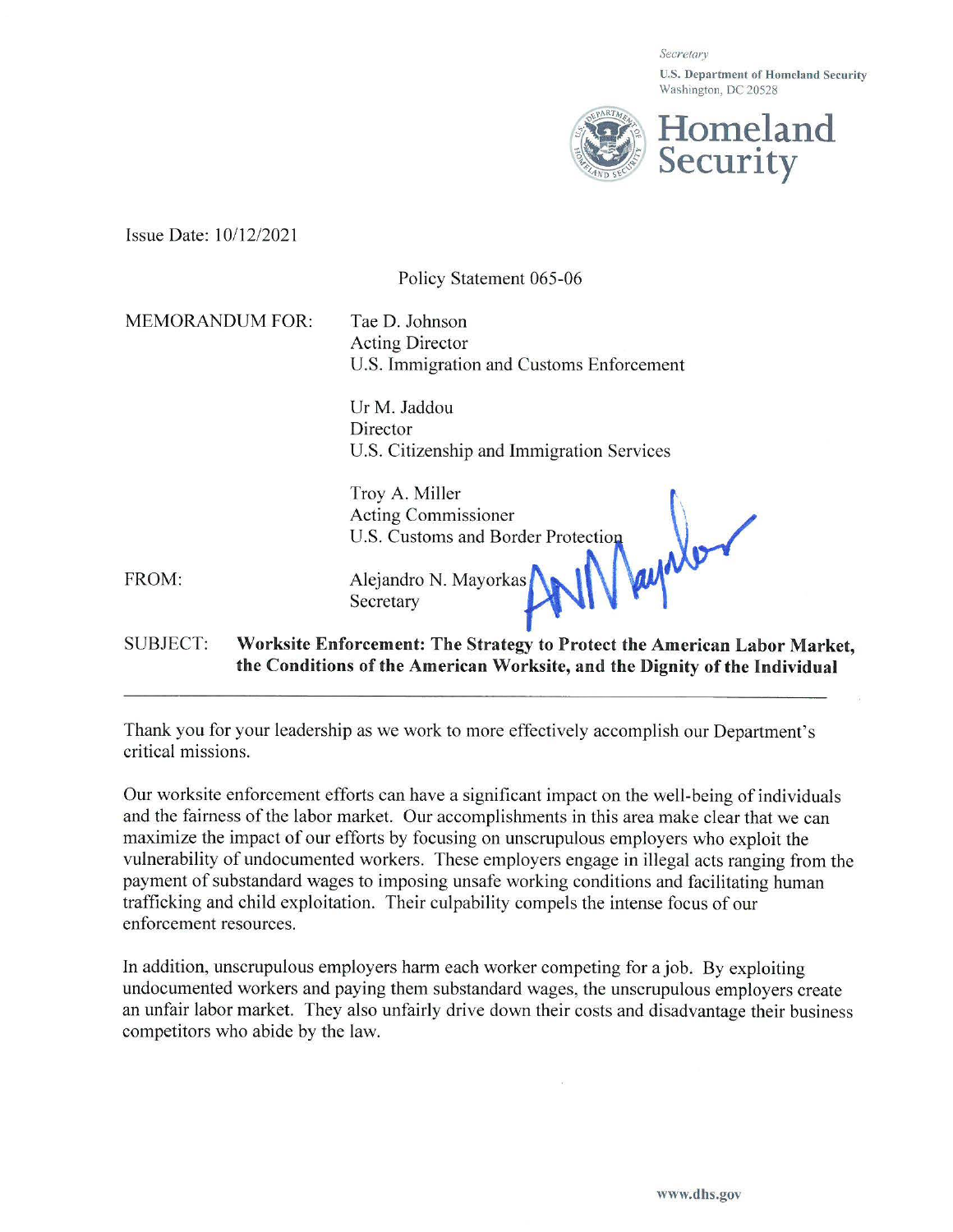## DHS's Role in Supporting Enforcement of Employment and Labor Standards Page 2

We can most effectively protect the American labor market, the conditions of the American worksite, and the dignity of the individual by focusing our worksite enforcement efforts on unscrupulous employers. This is how we will proceed.

## **Fundamental Principles**

Our Department has a critical role in ensuring that our Nation's workplaces comply with our laws. To best achieve this goal, we must adopt immigration enforcement policies to facilitate the important work of the Department of Labor and other government agencies to enforce wage protections, workplace safety, labor rights, and other laws and standards.

We will serve these important interests by adopting policies and practices that achieve the following:

- Reduce the demand for illegal employment by delivering more severe consequences to exploitative employers and their agents;
- Increase the willingness of workers to report violations of law by exploitative employers and cooperate in employment and labor standards investigations; and,
- Broaden and deepen mechanisms for coordination between the Department of Homeland Security and the Department of Labor, the Department of Justice, the Equal Employment Opportunity Commission, the National Labor Relations Board, and state labor agencies.

## **Policy Review**

In furtherance of these interests, I am directing the following review of policies to facilitate the development of a Department-wide strategy in line with the principles outlined above:

- 1. Identify any existing and potential policies that have an impact on the Department's role in supporting the enforcement of employment and labor standards. Such policies include, but are not limited to, ICE's worksite enforcement strategy, the 2011 Memorandum of Understanding between DHS and DOL (as amended in  $2016$ <sup>1</sup>, and policies that may impede non-citizens workers, including victims of forced labor, from asserting their workplace rights. Please present proposed recommendations to me within 60 days of the date of this memorandum.
- 2. Develop agency plans to alleviate or mitigate the fear that victims of, and witnesses to, labor trafficking and exploitation may have regarding their cooperation with law enforcement in the investigation and prosecution of unscrupulous employers. These plans should, among other things, provide for the consideration of deferred action. continued presence, parole, and other available relief for noncitizens who are witnesses to, or victims of, abusive and exploitative labor practices. In addition, these plans should

<sup>&</sup>lt;sup>1</sup> Revised Memorandum of Understanding between the Department of Homeland Security and Labor Concerning Enforcement Activities at Worksites (Dec 7, 2011)